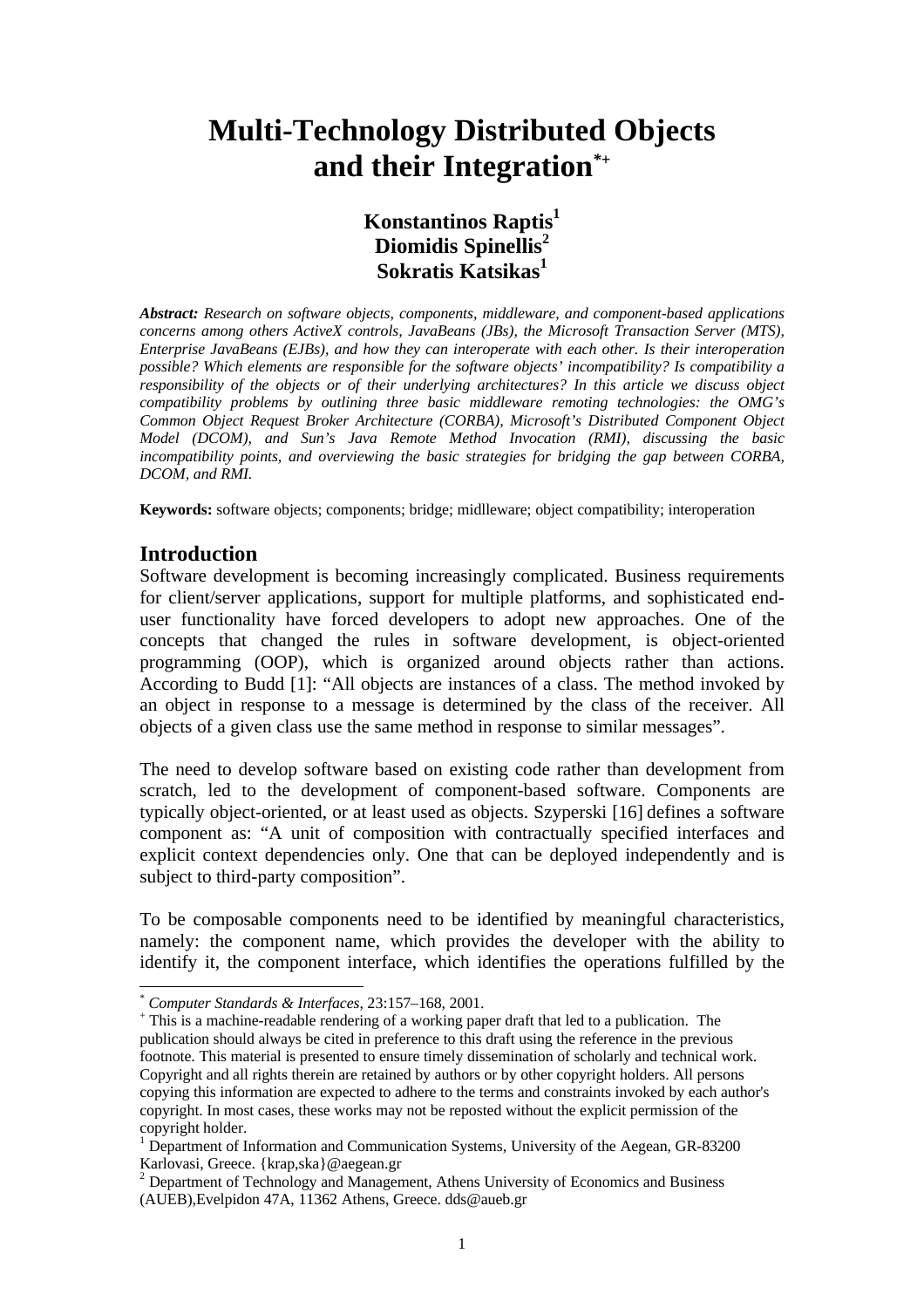component, and the component model which specifies the semantics and execution context of the component.

Moreover, a software component must meet three basic demands:

- 1. it must be directly usable: the component must contribute to the development process,
- 2. it must be a defined and discrete unit: the content of the component must be explicitly identified, and
- 3. it must be separable from its original context and usable in other contexts: any component must be reusable in applications other than the one it was first defined.

The rapid deployment of software components and the advantages of componentbased applications against the monolithic applications drive many enterprises to deploy their network applications based on components. Although software components address many enterprise application development issues, their use unavoidably generates new problems. As we will see below, the components must comply with a specific underlying middleware architecture in order to interact with each other efficiently. This dependency on the underlying architecture creates compatibility problems between components based on different architectures. These problems become critical by changes in company information systems due to acquisitions, mergers, and infrastructure upgrades [2].

As a component's instance is typically an object and anything applying to objects also affects components, in the next paragraphs our discussion will focus on software objects.

# **Middleware Technologies**

The ability to construct applications using objects from different vendors, running on different machines, and on different operating systems, it is not an easy task. The need for interaction between the software objects led to the specification of middleware models. The Object Management Group's Component Object Request Broker Architecture (CORBA), Microsoft's Distributed Component Object Model (DCOM), and the Sun Microsystems Remote Method Invocation (RMI) are three models that enable software objects from different vendors, running on different machines, and on different operating systems, to work together.

To provide our readers with a feeling of the different technologies, we have implement three versions of a very simple client/server application, utilizing CORBA (Listing 1), DCOM (Listing 2), and Java RMI (Listing 3). The application client uses the server to sum two numbers. The client, *SumClient*, initially sends two numbers to the server, *SumServer*, through the *SetNum()* function, and then calls the *Sum()* function through which the server returns to the client the sum of the two numbers. We present the code for those applications without including the automatically generated helper files. The client/server applications are implemented using the Java language in order to provide a uniform language-layer presentation through which the differences of CORBA, DCOM and Java RMI can be easily identified.

#### **OMG CORBA**

The Common Object Request Broker Architecture (CORBA) [10] is an open standard specifying a framework for transparent communication between applications and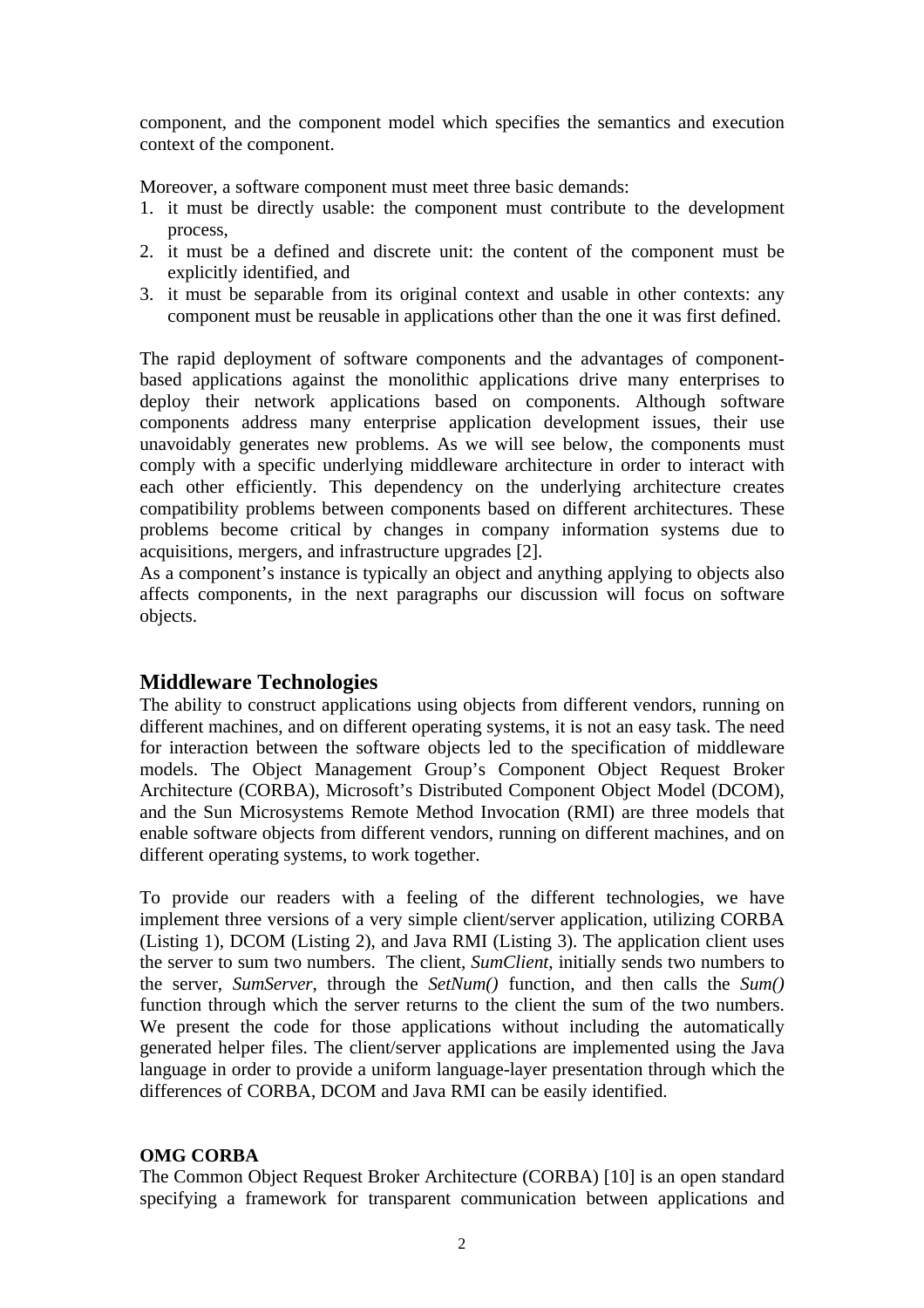application objects. It is defined and supported by the Object Management Group (OMG), a nonprofit, trade association of over 700 software developers, vendors, and end-users. According to CORBA, a client which asks for some services from an object makes a request which is transferred to the object request broker. The ORB is responsible for forwarding the request to the right object implementation. This request contains all the information required to satisfy the request: target object, operations, zero or more parameters, and an optional request context.

The client's request to the ORB and the forwarding of the request from the ORB to the object implementation must be in a form that will be understandable independently from the specific ORB. The client invocation style depends on the component's interface details available to the client at compilation time: if the client has access to the appropriate component and its interface then it can use the static interface, otherwise the client has to deposit its request to the ORB through the dynamic interface. To allow ORB-neutral invocation the request is made to the ORB through an interface called "IDL Stub", if there is a static invocation, or through the "Dynamic Invocation", if there is a dynamic invocation. In the server end, the promotion of the request to the object implementation is also made through interfaces called "Static IDL Skeleton" and "Dynamic Skeleton".

We stress that clients never come in direct contact with the objects, but always with the interfaces of these objects. The interfaces are determined through OMG's IDL (Interface Definition Language). The clients are not "written" in OMG's IDL, but in a language for which there is a mapping to OMG's IDL.

In addition, the communication of a client with an object running as a different process or on a different machine uses a communication protocol to portably render the data format independently from the ORB. For this reason the OMG has designed the General Inter-ORB Protocol (GIOP), a protocol which ensures the connection of the ORBs no matter where they came from. The Internet Inter-ORB Protocol (IIOP) is a specific mapping of the GIOP to TCP/IP connections, the most popular protocol for ivity.

| <b>CORBA Interface</b>      | <b>CORBA Server</b>                                    | <b>CORBA Client</b>                      |  |
|-----------------------------|--------------------------------------------------------|------------------------------------------|--|
| // SumInt.idl               | // SumServer.java                                      | // SumClient.java                        |  |
|                             |                                                        |                                          |  |
| interface SumInt {          | package addnum;                                        | package addnum;                          |  |
| void SetNum(in double x, in | import org.omg.CORBA.*;                                |                                          |  |
| $double y)$ :               | import java.io.*;                                      | import org.omg.CORBA.*;                  |  |
| double Sum();               | import java.util.*;                                    | import java.io.*;                        |  |
| $\}$ ;                      |                                                        | import java.util.*;                      |  |
|                             | public class SumServer extends                         |                                          |  |
|                             | _SumIntImplBase {                                      | public class SumClient {                 |  |
|                             | double first:                                          |                                          |  |
|                             | double second:                                         | public static void main(String args[]) { |  |
|                             | SumServer() {                                          |                                          |  |
|                             | super();                                               | <b>ORB</b> orb = ORB.init(args, new      |  |
|                             |                                                        | $Properties()$ ;                         |  |
|                             | public void SetNum(double x, double y) {               |                                          |  |
|                             | $first=x$ :                                            | String ref=null;                         |  |
|                             | $second=y;$                                            |                                          |  |
|                             |                                                        | $try \{$                                 |  |
|                             | public double Sum() {                                  | String refFile="Sum.ref";                |  |
|                             | return first+second:                                   | java.io.BufferedReader in=               |  |
|                             |                                                        | new java.io.BufferedReader(new           |  |
|                             |                                                        | FileReader(refFile));                    |  |
|                             | <b>public static void main</b> (String args[]) {       | $ref=in.readLine();$                     |  |
|                             | <b>ORB</b> orb = ORB.init(args, new Properties $()$ ); |                                          |  |
|                             | $BOA$ hoa =                                            |                                          |  |
|                             | ((com.ooc.CORBA.ORB)orb).BOA_init(args,                | $\textbf{catch}(\text{IOException e})$ { |  |
|                             | new Properties());                                     | System.out.println(e);                   |  |

| network connect |
|-----------------|
|-----------------|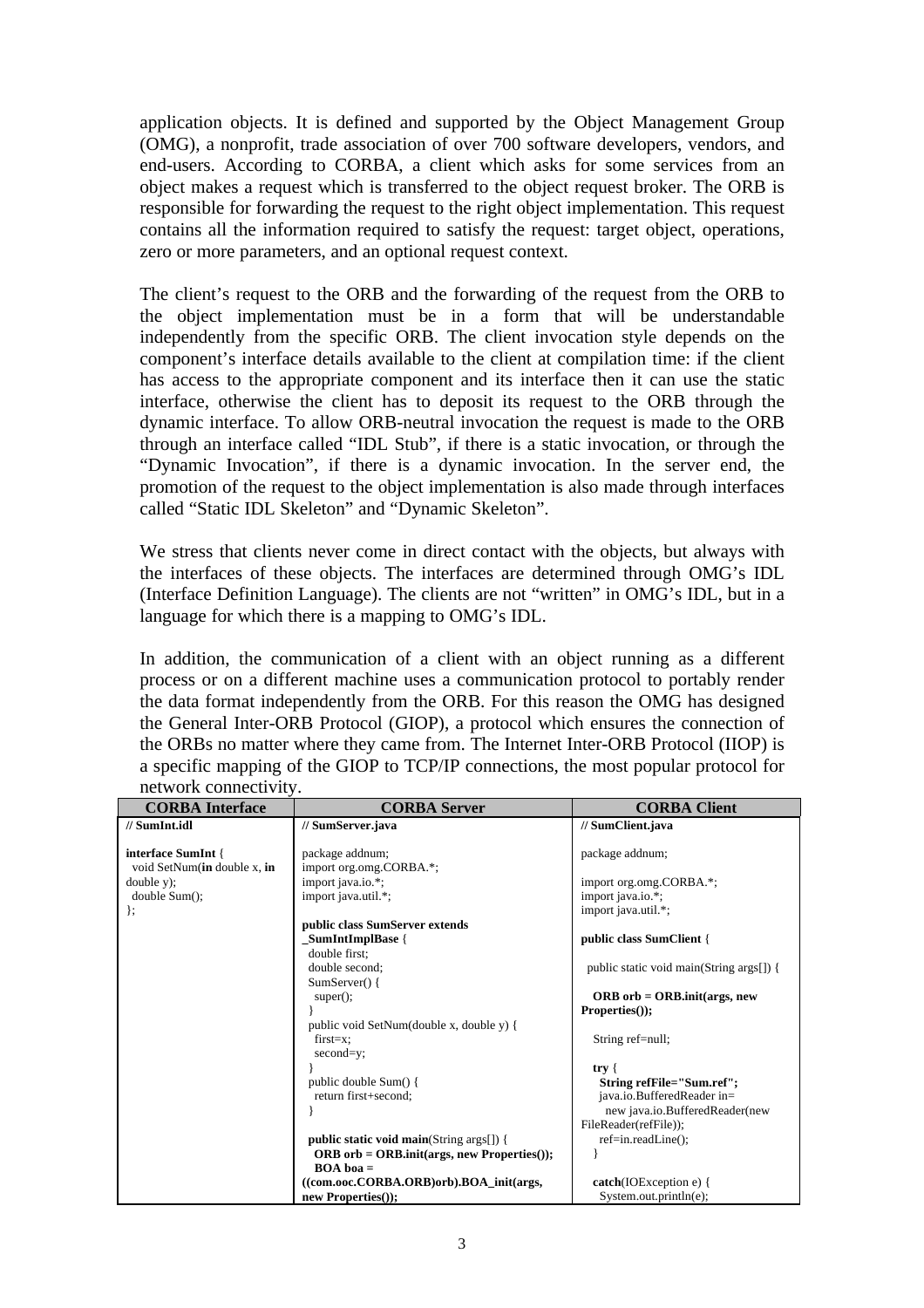| <b>CORBA</b> Interface | <b>CORBA Server</b>                          | <b>CORBA Client</b>                |
|------------------------|----------------------------------------------|------------------------------------|
|                        | SumServer server=new SumServer();            | System.exit(1);                    |
|                        | $try \$                                      |                                    |
|                        | String $ref = orb.object_to_string(server);$ |                                    |
|                        | String refFile $=$ "Sum.ref";                | $org. comp. CORBA. Object obj =$   |
|                        | java.io.PrintWriter out = new                | orb.string to object(ref);         |
|                        | java.io.PrintWriter(                         | SumInt look $sum =$                |
|                        | new java.io.FileOutputStream(refFile));      | SumIntHelper.narrow(obj);          |
|                        | out.println(ref);                            | look sum.SetNum $(15,20)$ ;        |
|                        | $out.float()$ :                              | $double result = look sum. Sum();$ |
|                        |                                              | System.out.println(result);        |
|                        | <b>catch</b> (java.io.IOException e) {       |                                    |
|                        | System.out.println(e);                       |                                    |
|                        | $System.exit(1)$ :                           |                                    |
|                        |                                              |                                    |
|                        | boa.impl is ready(null);                     |                                    |
|                        |                                              |                                    |
|                        |                                              |                                    |

Listing 1: CORBA client-server example

# **Microsoft DCOM**

Microsoft's Distributed Component Object Model (DCOM) [7] is an object-oriented model designed to promote interoperability of software objects in a distributed, heterogeneous environment. It's an extension of Microsoft's Component Object Model (COM) [8]. COM's target is to allow two or more applications or objects to easily cooperate with one another, even if they have been written by different vendors at different times, in different programming languages, or if they are running on different machines, and under different operating systems.

A client requests services from an object via the object interface represented as a pointer. Therefore, the programming language in which the client is implemented must have the ability to create pointers and call functions through these pointers and the client must have the right pointer to that interface. The interfaces are determined through Microsoft's Interface Description Language (different from OMG's IDL) which allows the developers to construct the object interfaces.

In the case where the client does not have the right pointer to the appropriate interface it addresses COM giving as input the class identification, CLSID, of the object and the server's type of object class: "in-process", "local", or "remote". COM then uses the Service Control Manager (SCM) to search and find the applicable server and give back to the client the requested pointer. The laying down of the client's request and its promotion to the appropriate object implementor is done via proxy and stub interfaces respectively. These interfaces are responsible to marshal and unpack the transmitted data. Similarly, the stub marshals the object's response and the proxy unpacks and promotes the response back to client.

Obviously every client must provide at least the class identification (CLSID) of the object it needs and the type of the server. The client may be implemented in any programming language as long as the language supports the construction and management of pointers. Inter-process communication is performed using Remote Procedure Calls (RPCs). The remote procedure call mechanism is based on the Distributed Computing Environment Remote Procedure Call mechanism (DCE RPC).

| <b>DCOM</b> Interface                                                      | <b>DCOM Server</b>                          | <b>DCOM Client</b>            |
|----------------------------------------------------------------------------|---------------------------------------------|-------------------------------|
| //SumInt.odl                                                               | // SumServer.java                           | // SumClient.java             |
| $[$ uuid $(351420C2-B26C-11D3-8EE4-$<br>$0050048ADE88$ , version $(1.0)$ ] | import com.ms.com.*;<br>import sumintlib.*; | import sumintlib.*;           |
| <b>library SumIntlib</b> {                                                 |                                             | <b>public class SumClient</b> |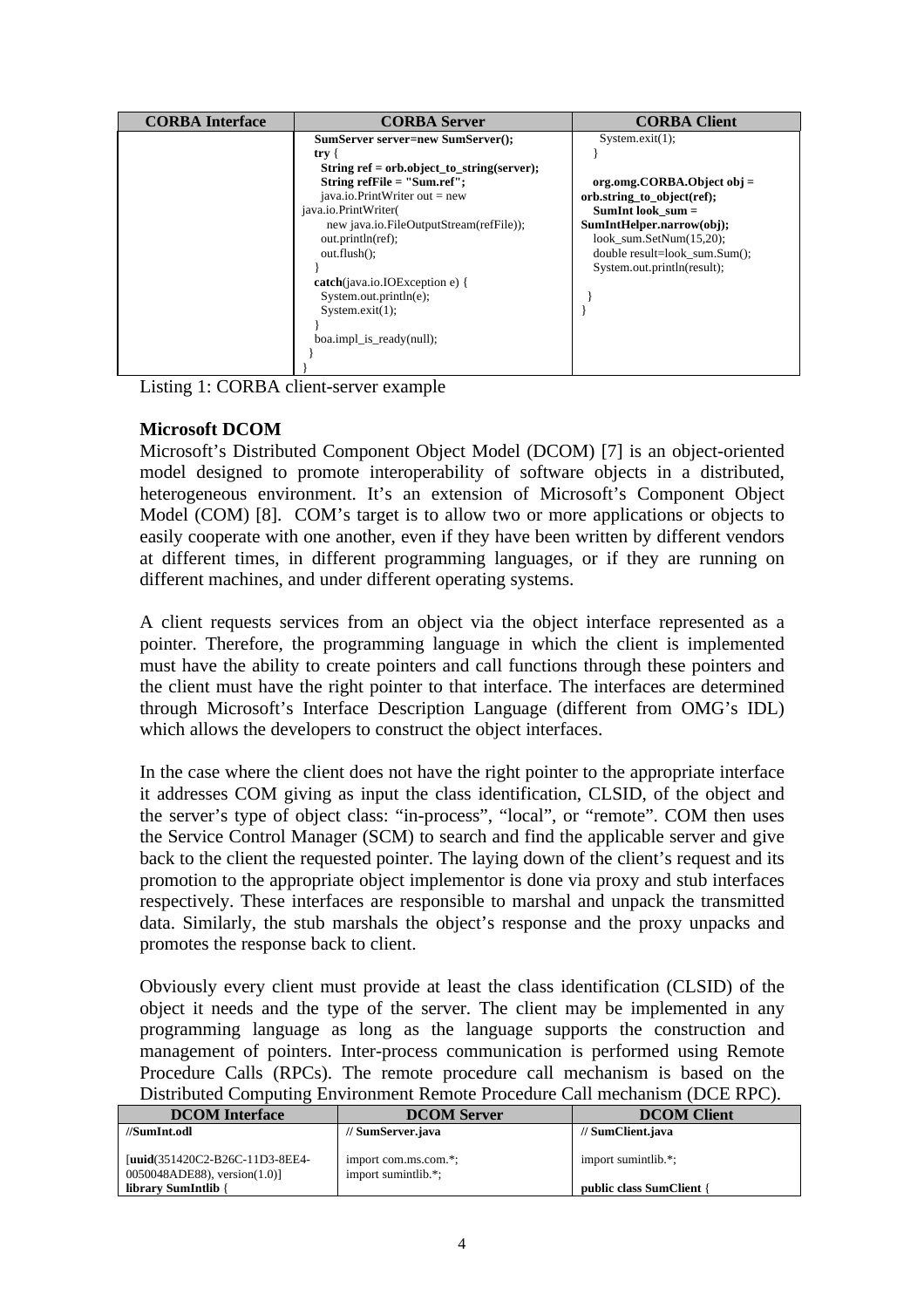

Listing 2: DCOM client-server example

On July 2000 Microsoft announced its .net platform as the new base for developing Web-based applications. The .net platform as a programming model represents the next evolution of Microsoft's Component Object Model. The .net platform consists of a set of application level frameworks, a set of base frameworks, and a common language runtime. At the center of the .net framework is an object model called the Virtual Object System providing a middleware infrastructure for components based on different technologies across the Web [6]. The interoperability among the different technologies across the Web is made possible using open Web protocols such as XML and SOAP.

# **Java/RMI**

The Remote Method Invocation (RMI) [14] is also an object-oriented model designed to promote interoperability of Java objects in a distributed, heterogeneous environment. RMI is the mechanism for the transparent communication exclusively between Java objects.

For an RMI client to use an object's services it must submit a request to the RMI which contains an object reference, the desired methods of that object, and the necessary parameters for the implementation of the request. RMI is then responsible to find and promote the request to the right object. The submission of the client's request is made to a stub. The stub is the top level of the RMI which makes the object appear as if it is in the same process as the client. The stub presents the request in the right form to be transmitted to the server-side RMI part. After the stub, the request passes through the remote reference layer to the transport layer which is responsible for transmitting the request. At the server side, the object collects the request in a reverse way through the RMI layers and responds back to the client via RMI in the same way that the client did.

To deposit a request, the client must have an object reference to the needed object. In the case where the client does not have the object reference it can look for it through the appropriate service provided by the Java RMI namely the *java.rmi.Naming* class. Like the other two technologies the RMI clients come in contact only with the interfaces of the objects. Those interfaces are defined using the Java language and not via a special IDL.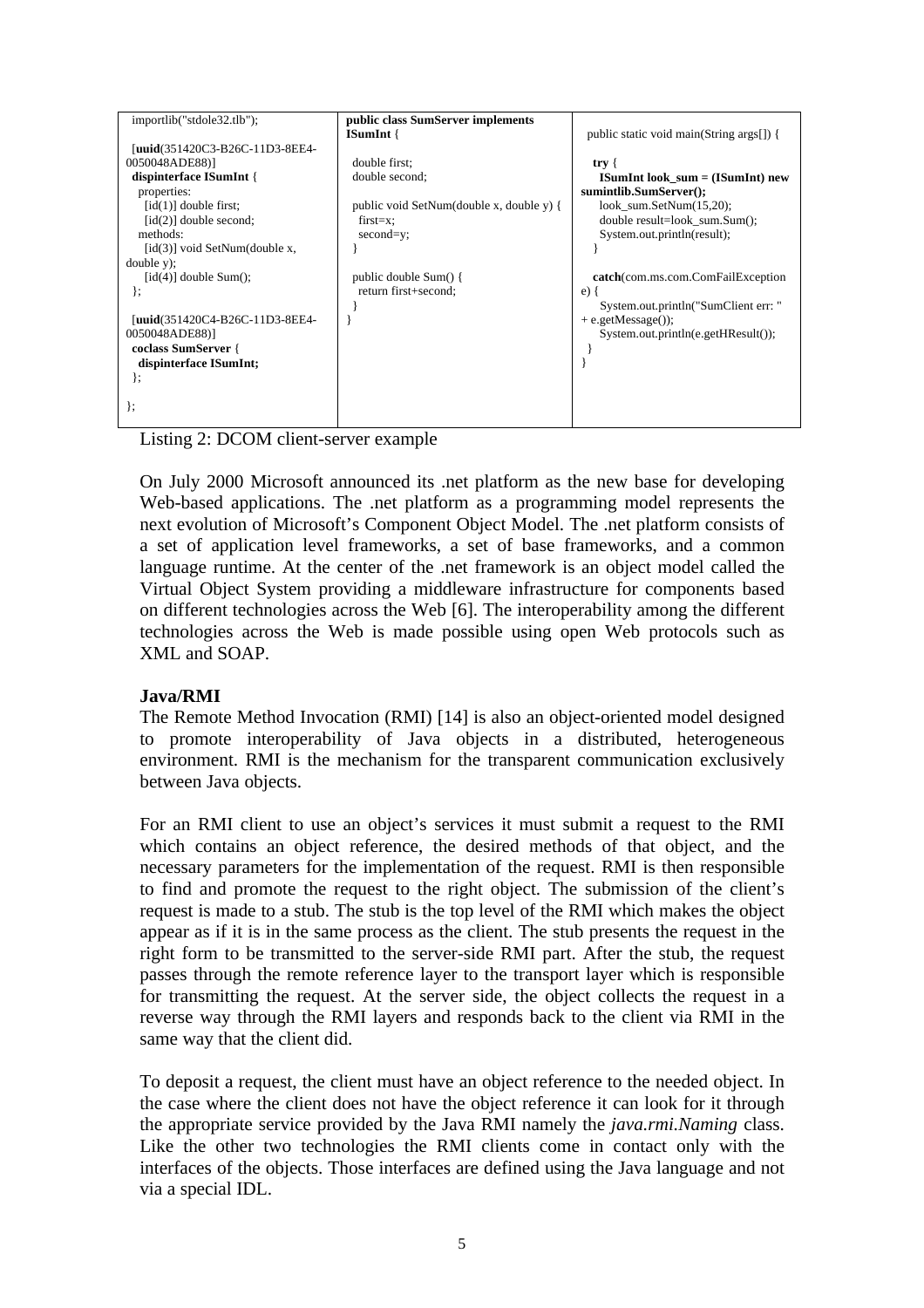The client/object communication procedure through RMI is the same irrespective of whether the object resides locally or remotely. In the case where the client communicates with an object residing on a different machine the use of the Java Remote Method Protocol (JRMP) is necessary.

| <b>Java RMI Interface</b>       | <b>Java RMI Server</b>                                                                                                       | <b>Java RMI Client</b>                   |
|---------------------------------|------------------------------------------------------------------------------------------------------------------------------|------------------------------------------|
| // SumInt.java                  | // SumServer.java                                                                                                            | // SumClient.java                        |
| import java.rmi.*;              | import java.rmi.*;<br>import java.rmi.server.*;                                                                              | import java.rmi.*;                       |
| public interface SumInt extends |                                                                                                                              | public class SumClient {                 |
| Remote {                        | public class SumServer extends                                                                                               |                                          |
| void SetNum(double x, double y) | <b>UnicastRemoteObject</b>                                                                                                   | public static void main(String args[]) { |
| throws RemoteException;         | implements SumInt {                                                                                                          |                                          |
| double Sum() throws             | double first;                                                                                                                | try $\{$                                 |
| RemoteException;                | double second;                                                                                                               | String name $=$                          |
|                                 |                                                                                                                              | "//Localhost/SumServer";                 |
|                                 | public SumServer() throws                                                                                                    | SumInt look_sum =                        |
|                                 | <b>RemoteException</b> {                                                                                                     | (SumInt)Naming.lookup(name);             |
|                                 | super();                                                                                                                     | $look\_sum.SetNum(15,20);$               |
|                                 |                                                                                                                              | double result=look_sum.Sum();            |
|                                 | public void SetNum(double x, double y) {<br>$first=x$ ;                                                                      | System.out.println(result);              |
|                                 | second=y;                                                                                                                    |                                          |
|                                 |                                                                                                                              | catch (Exception e) {                    |
|                                 | public double Sum() {                                                                                                        | System.out.println("SumClient err: "     |
|                                 | return first+second;                                                                                                         | $+ e$ :                                  |
|                                 |                                                                                                                              | System.exit(1);                          |
|                                 | <b>public static void main</b> (String args[]) {                                                                             |                                          |
|                                 |                                                                                                                              |                                          |
|                                 | $try \{$                                                                                                                     |                                          |
|                                 | SumServer server=new SumServer();                                                                                            | }                                        |
|                                 | Naming.rebind("//Localhost/SumServer<br>", server);<br>System.out.println("SumServer<br>$ready$ ");<br>catch (Exception e) { |                                          |
|                                 | System.out.println("SumServer err: " +<br>$e)$ :                                                                             |                                          |
|                                 | System.exit(1);                                                                                                              |                                          |
|                                 |                                                                                                                              |                                          |
|                                 |                                                                                                                              |                                          |
|                                 |                                                                                                                              |                                          |

Listing 3: Java RMI client-server example

# **Object Incompatibility**

For software objects to interact with each other they must comply with the rules of at least one of the above models. However, it is difficult if not impossible for two objects conforming to dissimilar technologies to interact with each other. The incompatibility reasons stem from the differences of the underlying models and the way they present and use the software objects. We can identify three basic incompatibility points [12]:

# • **Different Interface Approaches and Implementations**

One of the basic elements of an object are its interfaces. Through their interfaces objects expose their functionality. An interface consists of a description of a group of possible operations that a client can ask from an object. A client interacts only with the interfaces of an object, never with the object itself. Interfaces allow objects to appear as black boxes. Different approaches and implementations of object interfaces make them invisible to clients of other technologies.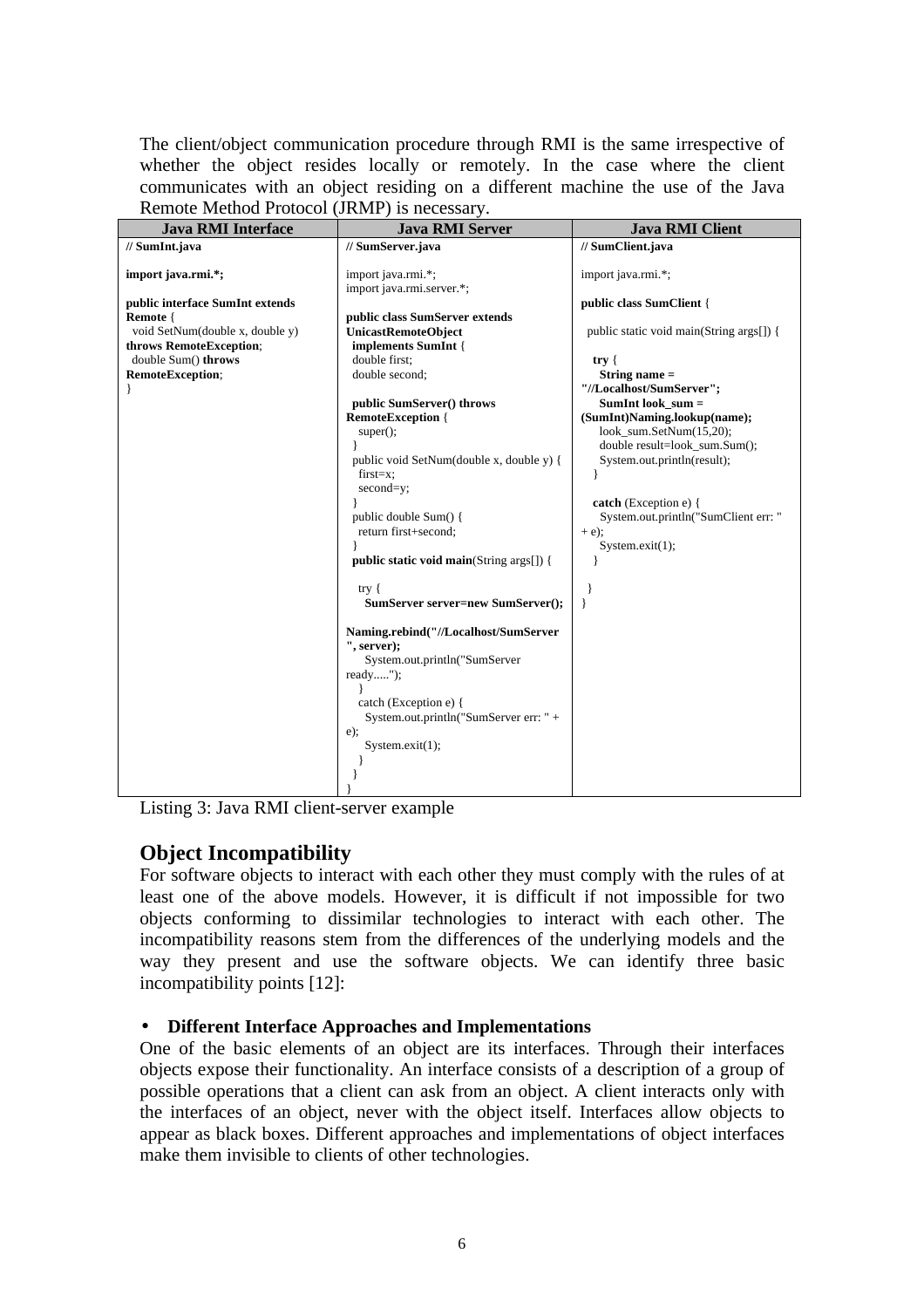Both CORBA and DCOM use special Interface Definition Languages (IDLs) for the interface specification. Java RMI uses the Java language to define the interfaces. In DCOM every interface has a Universally Unique Identifier (UUID), called the Interface Identifier (IID), and every object class has its own UUID, called Class Identifier (CLSID). Moreover, every object must implement the IUnknown interface. When using the Java language to specify DCOM objects every Java class implements that interface behind the scenes through the Microsoft Java Virtual Machine (MSJVM). In Java RMI the interface must be declared as public, it must extends the interface *java.rmi.Remote* and each method must declare *java.rmi.RemoteException* in its *throws* clause.

#### • **Different Object References and Storage**

When a client wishes to interact with an object it must first retrieve information on the object's interface. A client's underlying technology must recognize an object's name, it must know where to look, and how to retrieve its information, i.e. it must know how the required object's technology stores and disseminates its information. If a client's technology does not have that kind of ability then it is impossible for the necessary information of the needed object to be found.

In CORBA (Listing 1) the IDL compiler generates the appropriate client stubs and server skeletons for a client to deposit a static invocation to the requested object. Moreover, all the necessary information is stored in the Interface Repository through which a client can get run-time information for a dynamic invocation. The client is searching for the needed methods using the object's name reference and invokes it statically, through the client stub interface, or dynamically, through the dynamic invocation interface, depending on its run-time knowledge. For the interaction to be possible the CORBA server program must bind the server object using the CORBA Naming Service. Prior to the above interaction, the CORBA server and the CORBA client program must first initialize the CORBA ORB through the *ORB.init()* method.

In the DCOM client/server interaction (Listing 2) the MSJVM hides many of the code details needed in the previous CORBA example. The server object binding is performed (using the *javareg* utility) through the system registry where the COM clients search for the needed COM components. In the DCOM client the instantiation of the DCOM object is done using the *new* keyword. Although it seems that the client is referring to the needed remote object by its name, the system is looking for that object based on its CLSID. All the necessary calls to the *IUnknown* and *IDispatch* interfaces used by the client to acquire the appropriate pointer to the server object and for the management of server's object life cycle are accomplished transparently through the MJVM.

Looking at the Java RMI example (Listing 3), in the server side program one creates the server object and binds it to the RMIRegistry using the *Naming.rebind()* method by assigning a URL-based name. On the client side, the Java RMI client gets a reference from the server's registry using the URL-based object's name through the *Naming.lookup()* method.

#### • **Different Protocols**

Another basic element in distributed object interactions is the protocol used for the data transmission. In our case a protocol does not denote only the transport-level protocol, such as TCP/IP but includes the presentation and session level protocols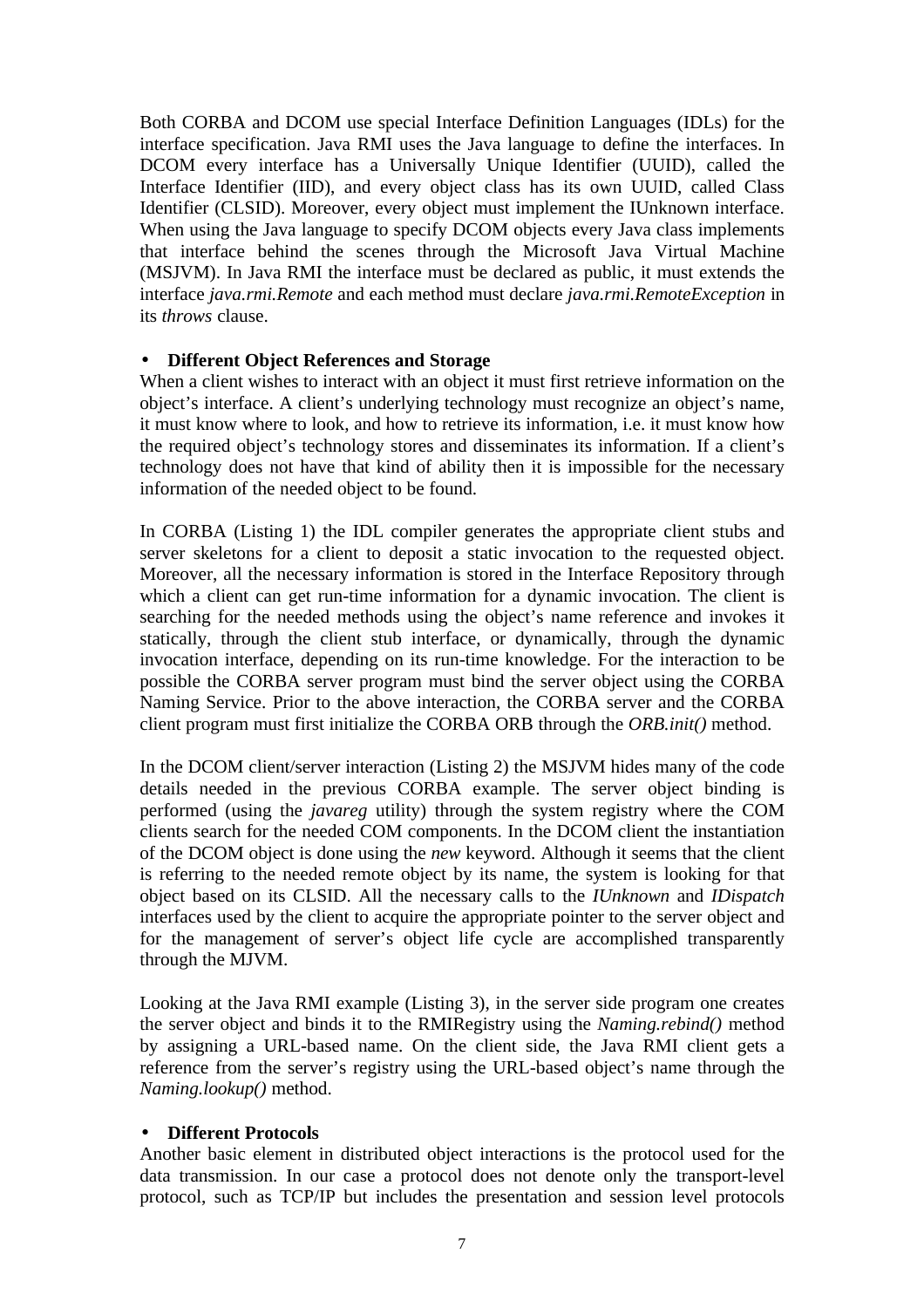supported by the Request Brokers (RBs). The transport-level protocol is responsible for the transmission of the data to the end point. The presentation and session level protocols are responsible for the formatting of the data transmitted between different RBs from a client to an object, and vice versa. According to Geraghty et all [5]: "Although the client and server may speak the same protocol, it is critical that they speak the same language, or higher-level protocol".

In Table 1 we present the basic differences of the three models according to the above incompatibility points. These differences are not the only ones between these three architectures and the only reasons for objects' incompatibility. If we made a detailed comparison between these models we would see many more differences and find many additional reasons; the differences we described are however the prime causes of incompatibilities. As we will see in the next paragraphs all attempts for bridging these object middleware architectures focus their attention on these points.

| Incompatibility<br><b>Points</b>                 | <b>CORBA</b>                                                   | <b>DCOM</b>                                       | <b>RMI</b>                                                                      |
|--------------------------------------------------|----------------------------------------------------------------|---------------------------------------------------|---------------------------------------------------------------------------------|
| <b>Interface Approaches</b><br>& Implementations | IDL                                                            | <b>MIDL</b>                                       | Java                                                                            |
| <b>Object Identification</b>                     | Identification through<br>Object and Interface<br><b>Names</b> | Identification through<br>GUID (CLSID & IID)      | Identification through<br><b>URL-based Object</b><br>Name and Interface<br>Name |
| <b>Object Reference</b>                          | Reference through<br>Object Reference (OR)                     | Reference through<br><b>Interface Pointer</b>     | Reference through<br><b>URL-based Object</b><br>Reference                       |
| <b>Object Storage</b>                            | Storage in<br>Implementation<br>Repository                     | Storage pointers in the<br><b>System Registry</b> | Storage in rmiregistry                                                          |
| <b>Protocols</b>                                 | GIOP/IIOP/ESIOP                                                | Object RPC (ORPC)                                 | <b>JRMP/IIOP</b>                                                                |

Table 1: CORBA/DCOM/RMI basic differences in relation with incompatibility points.

# **Bridging the Gap**

When two or more objects, based on different technologies must to interoperate the mission target is to make the objects hide the fact that the other objects are functioning under a different technology without changing their characteristics and behavior. According to object technology the "shop-window" of an object is its interface. When an object wishes to contact another it must be able to view, understand, and work out with the other object's interface in order to request the needed methods. Each technology has its own way to create the objects' interfaces using its own IDL. Therefore, for two technologies to interoperate any object must be able to understand the other technology's IDL. Suppose a client deposits to its RB a request for some methods. The RB must be able to look for the appropriate object which exposes these methods. The RB must therefore know the way the other RB names and stores the information of its objects in order to be able to find them and forward the request. For the above operations to be feasible, the requests and the responses to be transmitted must be formatted in a mutually understandable way i.e. different RBs must communicate using the same protocols.

The goals we outlined can be achieved by using a proxy bridge object [11]. This object is used as a mechanism to translate the requests and the responses in an understandable form and maintain the main characteristics and behavior of the real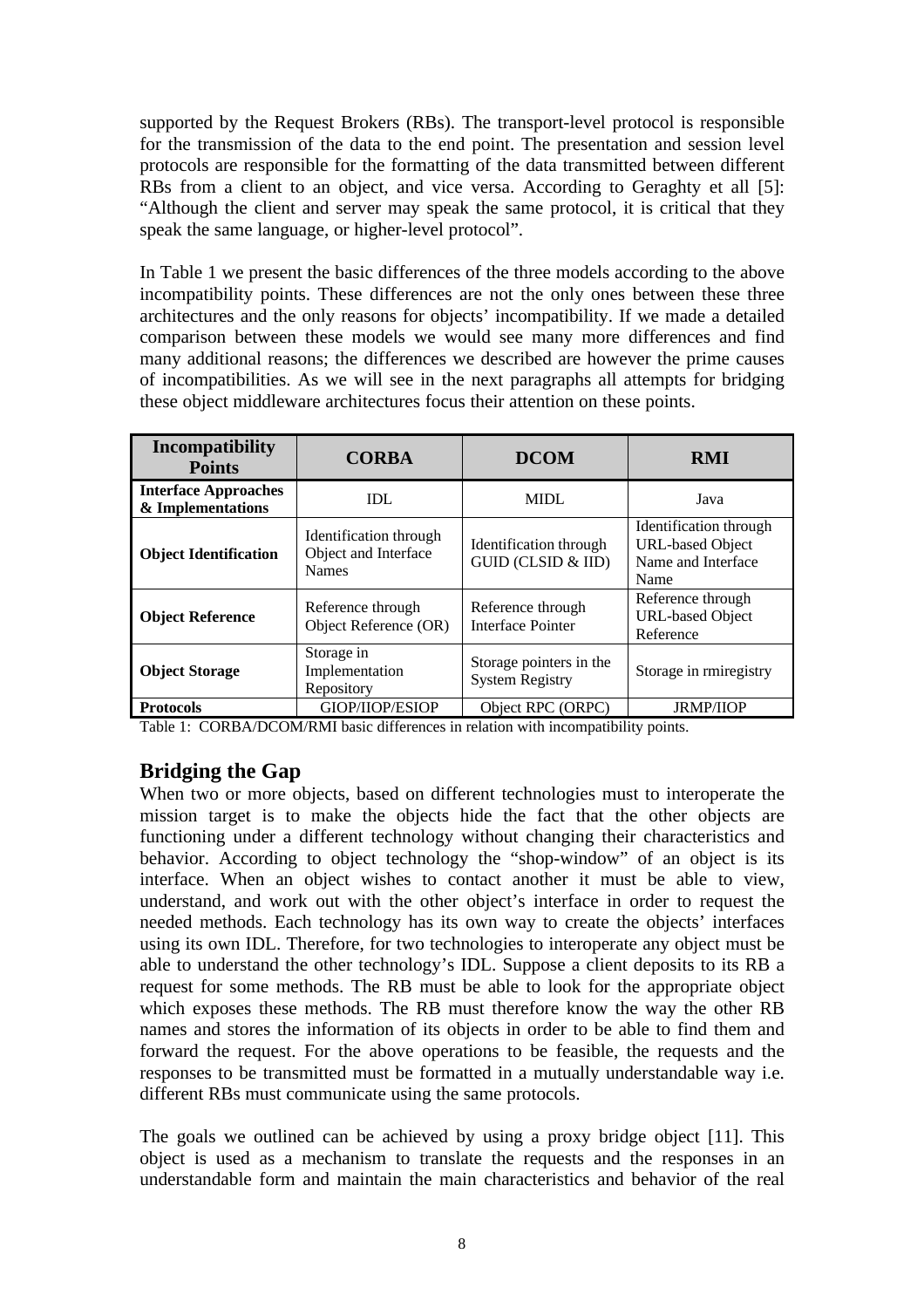object. Moreover, the bridge object is provided with all the necessary attributes so that it can be viewed from the different technology's object as if it was part of the same technology. Figures 1 and 2 are examples of class and activity diagrams of the interaction of different technology objects.



Figure 1: Class diagram of ObjectA-ObjectB interaction.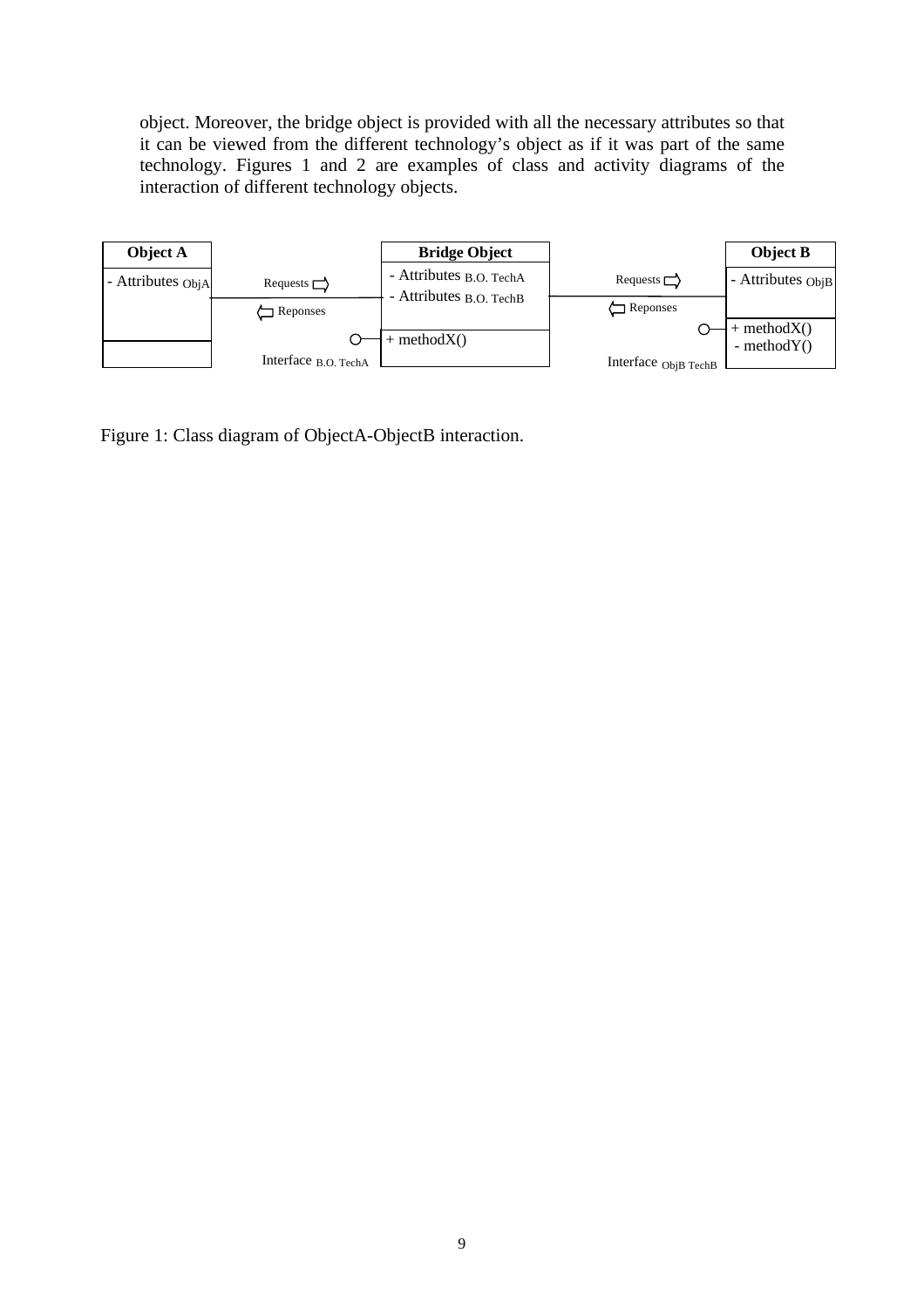

Figure 2: Activity diagram of ObjectA-ObjectB interaction.

We can distinguish three cases depending on where the bridge object resides. It could reside in the client's machine, in the server's machine, or on a third machine. If the bridge object resides in the client's machine the client's environment must support two or more different middleware technologies. Moreover, if the server object changes its state this must be propagated to every bridge object i.e. to the machine of every client. When the bridge object resides on the server's or an entirely different machine then the above problems are not relevant, but performance problems are likely to occur. In the next paragraphs we outline some of the attempts for bridging CORBA, DCOM, and RMI.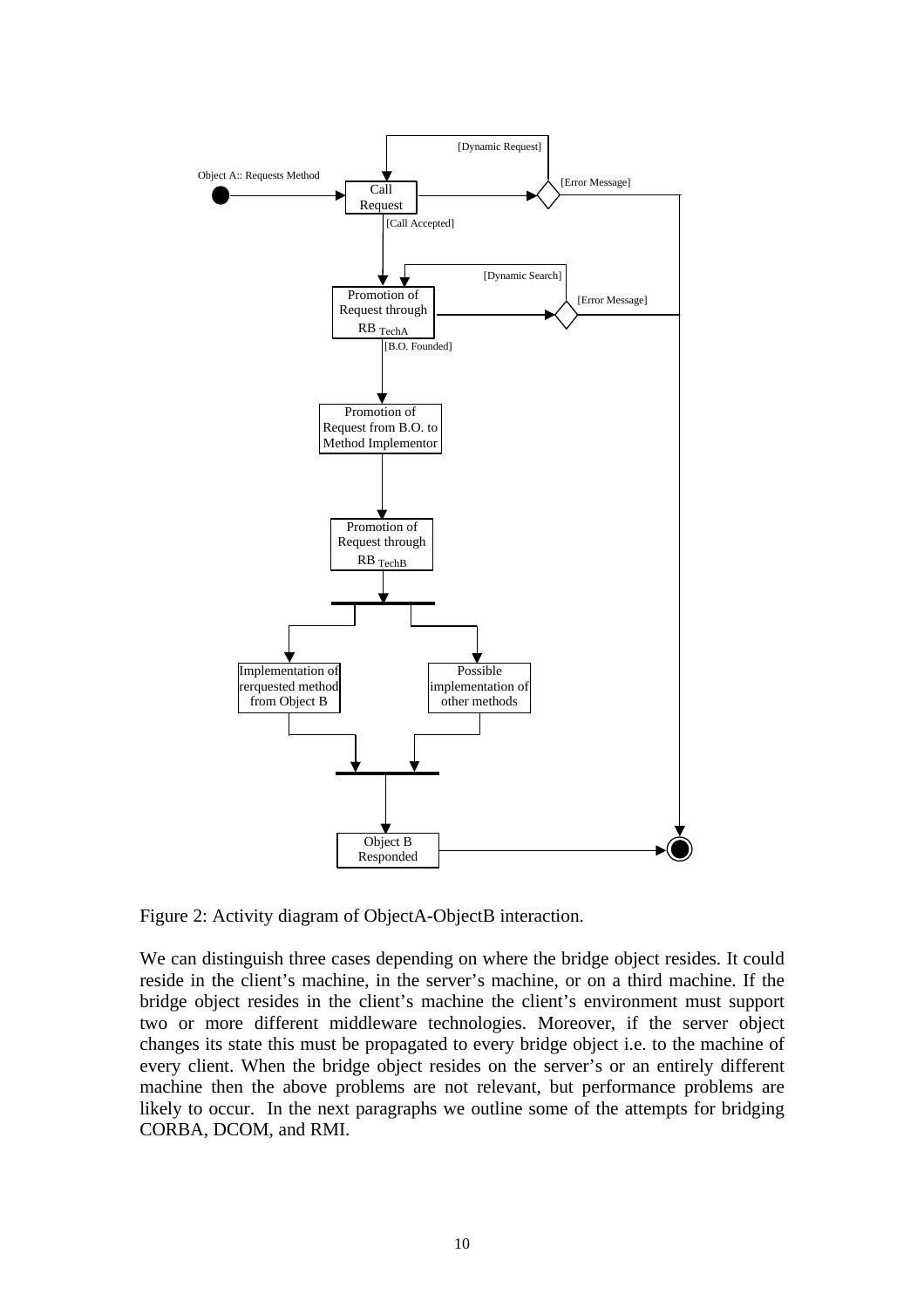## **CORBA-DCOM Bridge**

CORBA and DCOM, as an extension of COM, are the two most widespread middleware technologies. Their importance stems from their "parents". CORBA is child of the Object Management Group an association including Sun Microsystems, Compaq, Hewlett-Packard, IONA, Microsoft and others, while DCOM comes from Microsoft which has the highest share in the desktop operating system market. Although COM and its extension DCOM are built-in in Microsoft's OSs and there are no other providers of these technologies, the widespread adoption of Microsoft's OSs and the development of programming languages which support rich COM/DCOM frameworks, led to the production of many components based on Microsoft's architecture. On the other side, the fact that the OMG provides CORBA as specifications for ORBs instead of a product led many companies to create their own CORBA compliant request brokers providing the developers and the users with a range of ORBs capable to satisfy different demands.

After the first OLE/CORBA bridge from IONA Technologies in 1995, OMG decided to include as part of its updated revision 2.0 of CORBA architecture and specification the Interworking Architecture which is the specification for bridging OLE/COM and CORBA. The Interworking Architecture addresses three points:

- Interface Mapping. As both models use IDLs to define the interfaces and as any object is exposed by its interface, there must be a mapping between them in order for a CORBA object to be viewed as a COM object and vice versa. Particularly, OMG specifies four distinct mappings: CORBA/COM, CORBA/OLE Automation, COM/CORBA, and OLE Automation/CORBA.
- Interface Composition Mapping. One of the basic differences between the CORBA and COM interfaces is the characteristic of inheritance. While CORBA supports multiple interface inheritance, COM supports multiple interfaces for objects and therefore provides single inheritance. For a bridge to work there must be a map from CORBA's multiple inheritance to COM's single inheritance and vice versa.
- Identity Mapping. This specification is concerned with the mapping between the different Interface IDs used by CORBA and COM.

As we saw, OMG provides the specifications regarding the mappings between COM and CORBA IDLs and interfaces. One point that the Interworking Architecture does not specify concerns the approach that should be taken to bridge COM and CORBA. We can distinguish two basic approaches for bridging, the static bridging, and the dynamic bridging [5].

Under static bridging, the creation of an intermediate code to make the calls between the different systems is required. That intermediate code would be the client's side proxy which could be different in order to receive an object system's call, transform it, and forward it to another object system. The main advantage of static bridging is that it can be easily implemented because it has to deal with object interfaces which contain known code. The disadvantage of the static bridge is that any changes on the interfaces require a change in the bridge.

In dynamic bridging there is no code depended on the types of calls, i.e. the interfaces that must be generated. The operation of a dynamic bridge is based on the existence of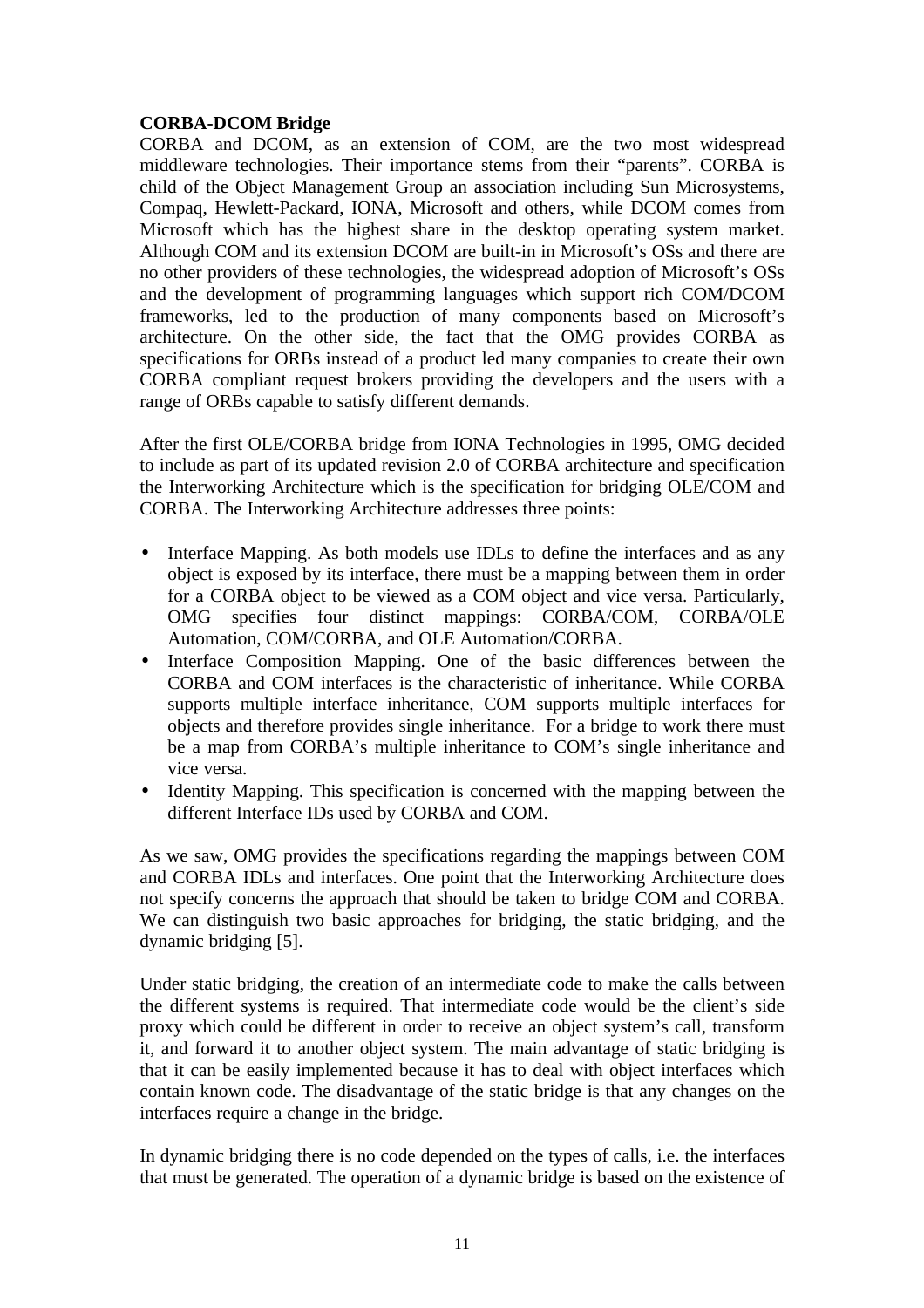a dynamic mechanism which can manage any call in spite of the interfaces. The dynamic bridging appears as an enhanced solution by which many problems of static bridging can be avoided. The ability of CORBA to handle dynamic invocation calls through the Dynamic Invocation Interface (DII) and the similar ability of DCOM through dynamic OLE Automation, makes the use of dynamic bridging quite versatile especially in an application environment where a large number of interfaces are involved.

The OMG does not provide an implementation of a COM/CORBA bridge but only specifications. The implementation belongs to commercial companies which have released many bridge tools, compliant with OMG's specification. Some of these products are PeerLogic's COM2CORBA, IONA's OrbixCOMet Desktop, and Visual Edge's ObjectBridge. All the above products realize one of the interface mappings that OMG specifies. Their main goal is to provide a two-way interworking between COM and CORBA applications.

# **RMI-CORBA Bridge**

The widespread deployment of the Java language and its use in the development of Web-based applications in combination with the presence of CORBA as a mature middleware technology quickly led to the combination of these two. Although Sun provided its own model for remote Java-object interactions—the Java Remote Method Protocol (RMI)—the effective combination of the Java language with the CORBA architecture led OMG and Sun to contemplate the interoperation of RMI and CORBA. According to Sun [15] the Java developers would be able to use RMI-based Java objects and interoperate with CORBA-based remote objects. In June 1999, Sun and IBM announced the release of the RMI architecture over IIOP protocol. According to RMI-IIOP any RMI-based object can be accessed by a CORBA one and vice versa. For this goal to be achieved, OMG has adopted two standards for "Object By Value" and "Java-to-IDL" mapping.

Apart from the adoption of IIOP as RMI's alternative protocol, a new version of the *rmic* compiler has been developed to generate IIOP stubs/ties and IDL interfaces. Furthermore, the use of new commands and tools, for example for naming and storing in the registry the RMI-objects and for ORB activation, is required so that RMI-IIOPbased objects can be accessed by CORBA-based ones.

# **DCOM-RMI Bridge**

No special work has been done for bridging COM/DCOM with RMI. In this field the attention is focused on the attempts for integrating the Java language and COM and on the bridging of JavaBeans with ActiveX.

Until recently, Microsoft supported COM/DCOM in its own edition of the Java language, Visual J++. To provide Java users access to COM technology, Microsoft supported the Microsoft Java Visual Machine. According to Microsoft [9], the MSJVM provided all the mechanisms required for a Java object to be viewed like a COM object and for a COM object to be accessible like a Java object. With the release of Visual Studio .net Microsoft has stopped the active support of Java in favor of C#.

As for JavaBeans – ActiveX bridging, a number of companies, including Microsoft and Sun, provide bridges for JavaBeans and ActiveX components to interoperate with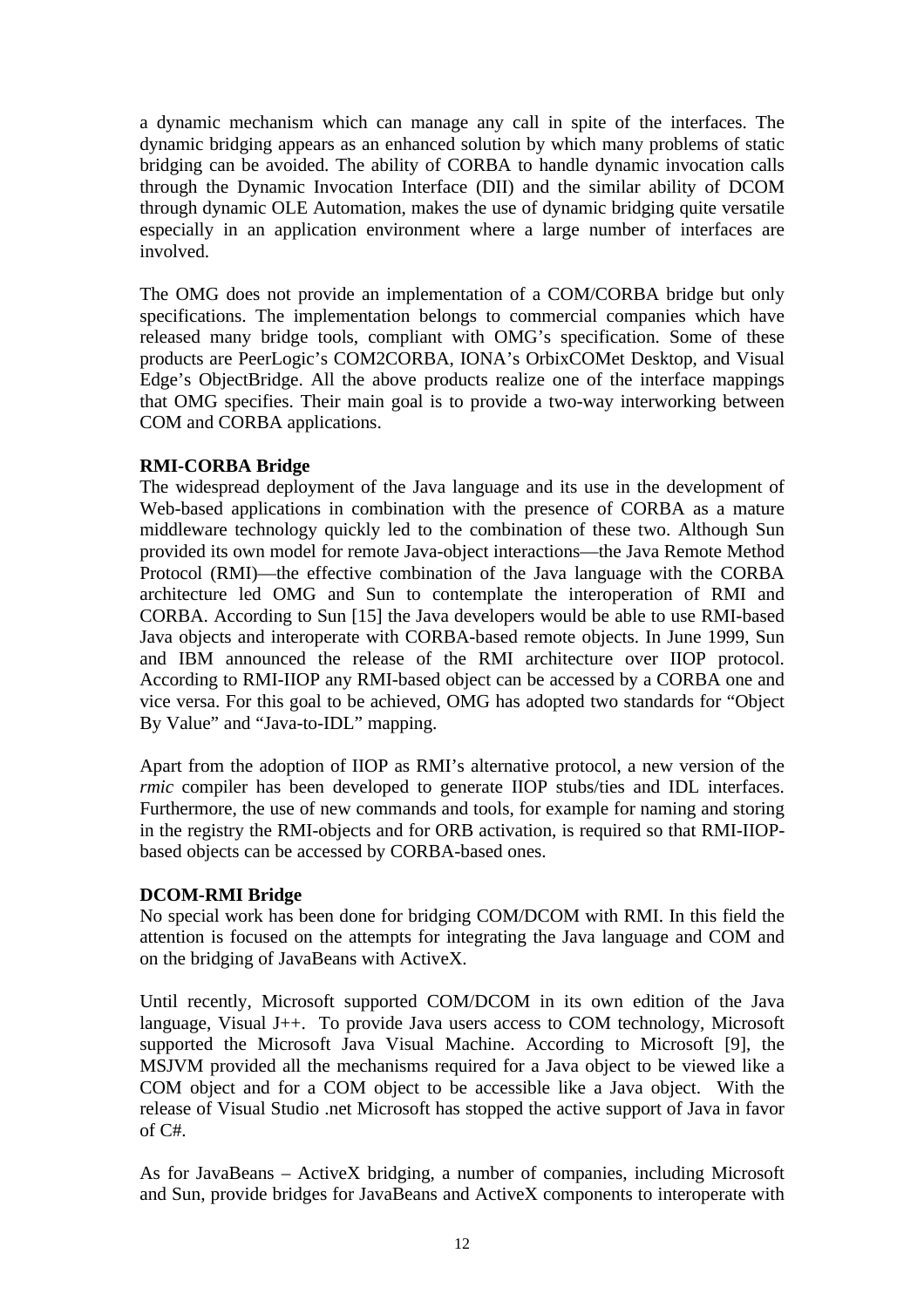each other taking advantage of the JavaBeans architecture flexibility in conjunction with the underlying protocols. Moreover, a lot of the work concerns the possibility of a JavaBean component to be used in ActiveX-component based environments like Microsoft Office or Visual Basic.

# **Conclusions**

Most of the work in the area we surveyed concerns bridging CORBA and DCOM. This is expected considering the widespread deployment of Microsoft's operating systems and the acceptance of CORBA as the most mature middleware architecture. Moreover, the early presence of a variety of COM components and ORB products from commercial companies led developers to use those products. As a result the bridging between CORBA and DCOM was an urgent need.

The attempts to bridge CORBA and RMI indicate that although Sun states that it will continue to support JRMP concurrently with IIOP as the RMI's communication protocol, the CORBA architecture will prevail over RMI. Besides, OMG's intention to support Enterprise JavaBeans confirms that notion. On the other hand, Microsoft's and Sun's work on bridging ActiveX and JavaBeans apparently focus more on the interoperation between their component models than between their middleware remoting technologies.

In the latest versions of CORBA and COM, which are CORBA 3 and COM+, there is no further contribution on the aspect of interoperability. CORBA 3 adds three new features to the previous specifications concerned with Java and Internet integration, quality of service control, and the CORBA component architecture [13]. On the other hand, COM+ enriches its ancestor with new features and services like just-in-time activation, object pooling, load balancing, in-memory databases, queued components, automatic transactions, role-based security, and events [4]. Moreover, Microsoft's promotion of its .net platform for next-generation Internet applications caused confusion about the future of technologies such as DCOM [3].

The interoperation between different technology objects is in practice much more complex and difficult than in theory. Although many attempts have been undertaken to bridge the gap between the underlying object architectures, these are currently not providing true vendor-, language-, and technology-independent interoperation between different software objects. Unfortunately, until now the use of a single middleware product is the most reliable solution. Compatibility problems between products of different vendors persist even if the products are compliant with the same technology [2]. Even for the available bridge tools their "fully compliant" statements many times refer to a single vendor's products selection that does not support the vendor's independence theory. In the future, we hope that middleware implementations using a common XML-based protocol will provide a new opportunity for truly interoperable objects.

# **References**

[1] T. Budd. *An Introduction to Object-Oriented Programming*, Addison-Wesley Publishing Company, Inc., 1991.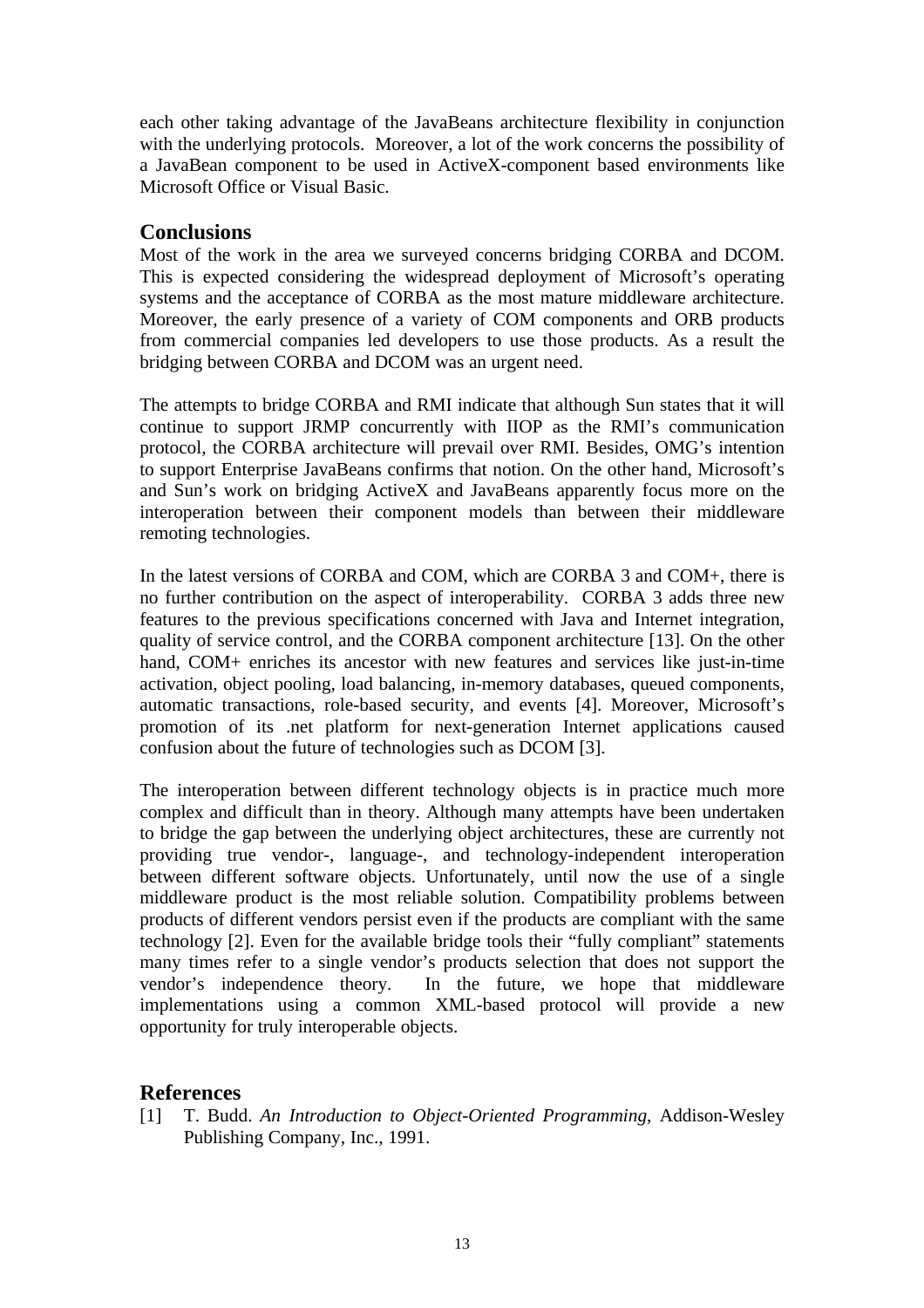- [2] J. Charles. Middleware Moves to the Forefront, *IEEE Computer*, 32(5): 17–19, May 1999.
- [3] D. Deckmyn. Uncertainty Surrounds Microsoft's .Net Plans, Computerworld, 34(27):12, July2000.
- [4] G. Eddon. COM+: The Evolution of Component Services, *IEEE Computer*, 32(7):104–106, July 1999.
- [5] R. Geraghty. S. Joyce, T. Moriarty, and G. Noone. *COM-CORBA Interoperability*, Prentice-Hall, Inc., 1999.
- [6] B. Meyer. The Significance of "dot-Net", *Software Development*, 8(14):51-60, November 2000.
- [7] Microsoft Corporation. *DCOM Architecture*, White Paper, Microsoft Corporation, Redmond WA USA, 1998.
- [8] Microsoft Corporation. *The Component Object Model Specification*, Version 0.9, Microsoft Corporation, Redmond WA USA, October 1995.
- [9] Microsoft Corporation. *Integrating Java and COM*, A Technology Overview, Microsoft Corporation, Redmond WA USA, January 1999.
- [10] Object Management Group, Inc. *The Common Object Request Broker: Architecture and Specification*, Revision 2.0 (Updated), Object Management Group, Inc., July 1996.
- [11] K. Raptis, D. Spinellis, and S. Katsikas. Java as distributed object glue, in *World Computer Congress 2000*, Beijing, China, August 2000. International Federation for Information Processing.
- [12] K. Raptis, D. Spinellis, and S. Katsikas. Distributed Object Bridges & Javabased Object Mediator, *Informatik/Informatique*, 2:4–8, April 2000.
- [13] J. Siegel. A Preview of CORBA 3, *IEEE Computer*, 32(5):114–116, May 1999.
- [14] Sun Microsystems, Inc. *Java Remote Method Invocation Specification*, Beta Draft Revision 1.2, Sun Microsystems, Inc., Mountain View, California USA, December, 1996.
- [15] Sun Microsystems, Inc. Java-Based Distributed Computing, RMI and IIOP in Java, Sun Microsystems, Inc., Mountain View, California USA, June 26, 1997. Online, Sun Microsystems, Inc. Available online: http://www.javasoft.com/pr/1997/june/statement970626-01.html, September 1999.
- [16] C. Szyperski. *Component Software: Beyond Object-Oriented Programming*, Addison-Wesley Publishing Company, Inc., 1998.